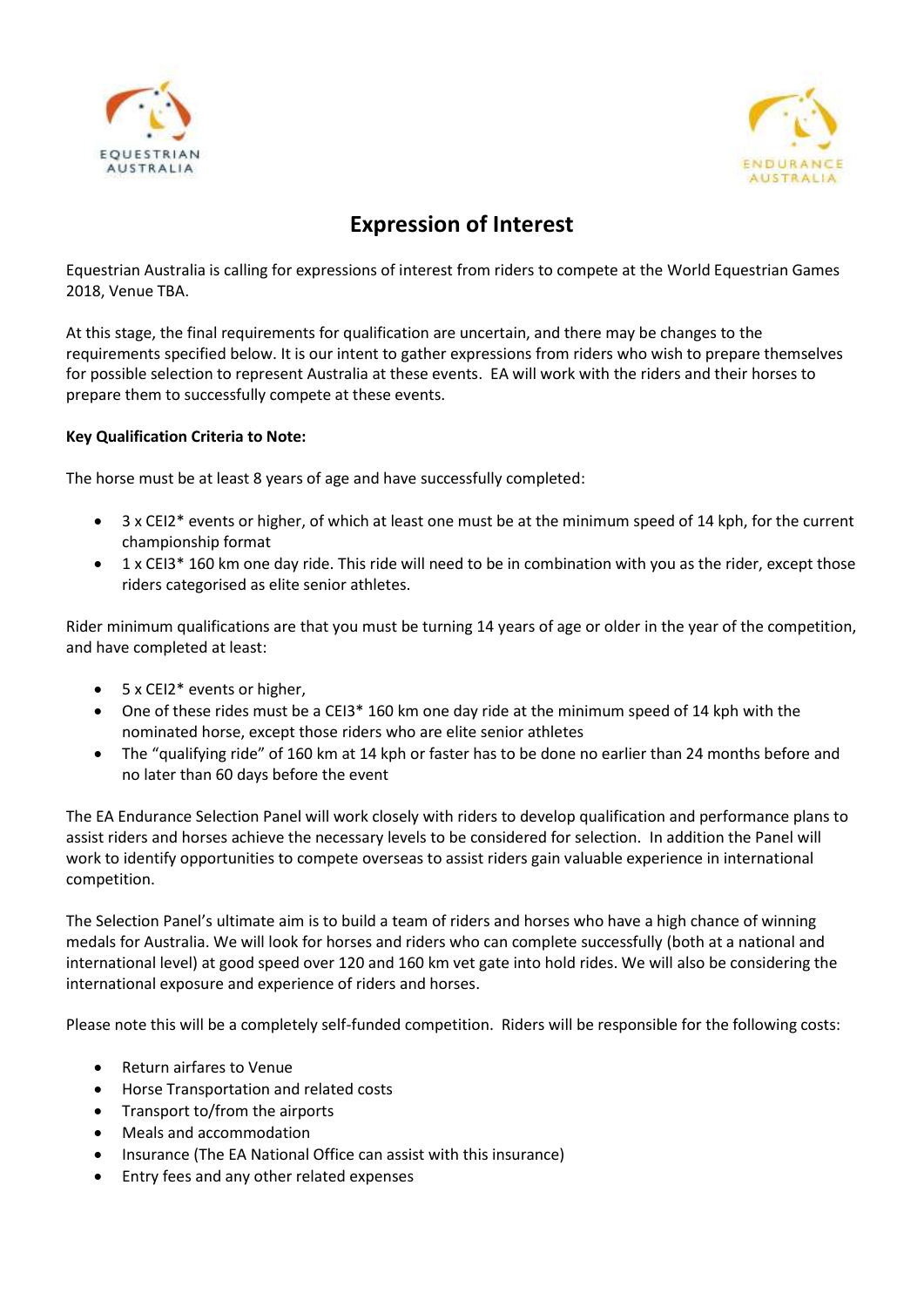If you are interested in riding at international Championship events and in representing Australia, we encourage you to submit an expression of interest on the following form. It is not necessary to be qualified at this point as there is time available to meet the requirements for selection.

Closing dates for the expressions of interest is the 15<sup>th</sup> December 2016.